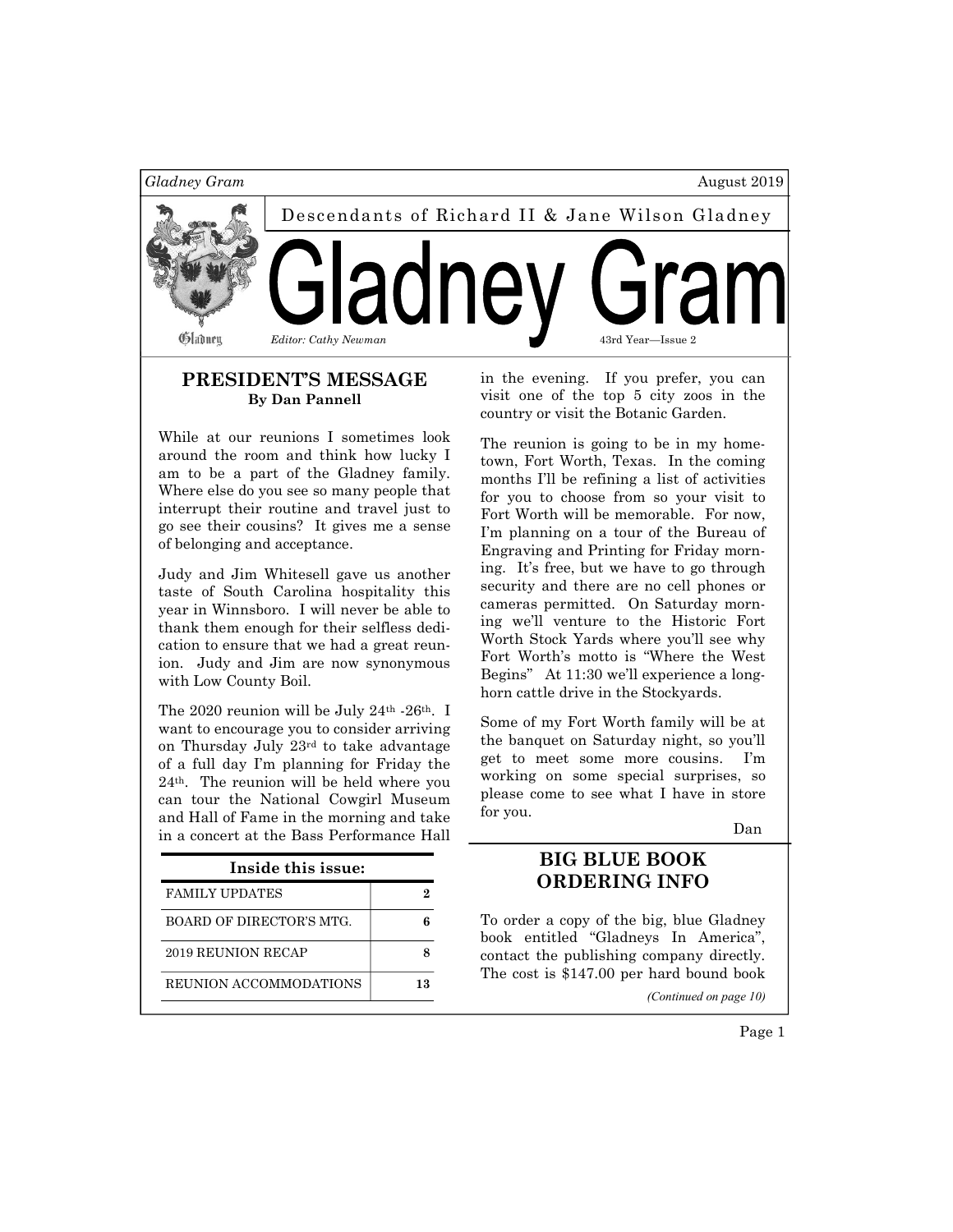# FAMILY UPDATES

## ACCOLADES

GRANT BOND wins Championship Title: On Saturday, December 10, 2018, Grant Bond (Carlisle, PA/Boiling Springs) and Nate Newberry (Biglerville, PA/Biglerville) earned individual Pennsylvania State Athletic Conference (PSAC) titles to become Bloomsburg's first PSAC champions since 2013.

Competing in the 149-pound bracket at the 2018 Pennsylvania State Athletic Conference Championships on Saturday afternoon at Kutztown University, redshirt junior, Grant Bond, won all four of his matches—all by bonus points—to become Bloomsburg University's first PSAC individual wrestling champion since 2013. He started the afternoon by pinning Millersville's DJ Miele before upsetting second seeded Logan McKoy of Seton Hill by technical fall, 15-0, in the quarterfinals. He then pinned Mercyhurst's Mike Clark 24 seconds into the second period of the semifinal round to set up a title match against top-seeded Jon Ross of Lock Haven. Bond needed just 70 seconds to earn his third pin of the afternoon as he took out Ross to claim Bloomsburg's first individual title in five years. He was named Eastern Wrestling League (EWL) Athlete of the Week for his efforts.

## BROTHER/SISTER GRADUATION

PAIGE BOND graduated with Honors from

Boiling Springs High School, Boiling Springs, PA, on May 31, 2019. She has committed to Shippensburg University and will play Field Hockey for two-time defending NCAA Division II champions, the Raiders.



# GRANT BOND US ARMY COMMISSIONING

GRANT BOND graduated with Honors from Bloomsburg University in Bloomsburg, PA on May 10, 2019. Grant was a three year PSAC (Pennsylvania State Athletic Conference) Scholar Athlete as well as Senior Year ROTC.

On May 10, 2019, Grant Bond was commissioned as Second Lieutenant in the United States Army. This marked a special day for

Bloomsburg University's ROTC Seniors. Bond's father, Mike Bond, and his grandfather, Lt. Col. Retired



Gene Bond, ascended the stage and pinned his rank on 2nd Lt. Bond's shoulders. After the ceremony, Grant was presented with a saber for being in the 1% of seniors in the United States. He then used the saber to cut the celebratory cake for fellow seniors.

Grant and Paige are the children of Michael and Beth Bond and the grandchildren of Gene and Bettye Bond all of Carlisle, Pennsylvania.

## OBITUARIES

FRANCES WYNN MOORE, 94, of Peachtree City, Georgia, passed away Saturday, March 30, 2019, at Piedmont Fayette Hospital in Fayetteville after a brief illness.

A Carrollton native, Frances was born on January 13, 1925, to the late Ruth Gladney Wynn and Sydney Wynn. Her grandparents were Burl Forgas Gladney and Lou E. Dukes Gladney.

Frances was preceded in death by her husband of 51 years, William (Bill) N. Moore, and her brother, Frank Wynn of Carrollton. She is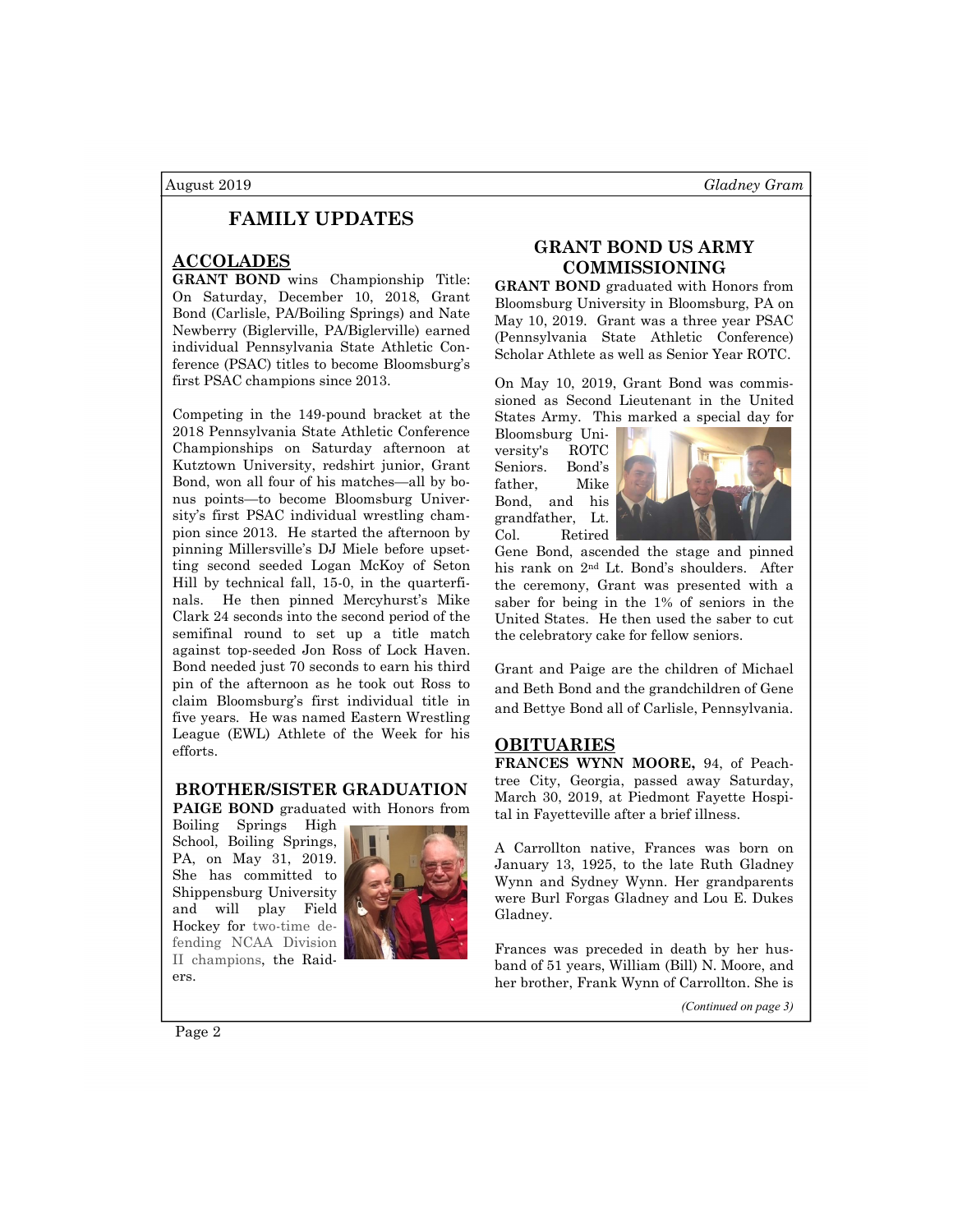survived by her son, William Anthony (Tony) Moore of Forest Park; daughter-in-law, Eliza-



beth (Betty) Moore of Fayetteville; granddaughters, Kerri (Bobby) Rose of Senoia and Ginger Moore Mahlbacher of Atlanta. Frances had six great-grandchildren: Keith Hall, Erin Mahlbacher, Joey Mahlbacher, Connor Mahlbacher and step-great-

grandchildren, Austin Rose and Lexie Rose; and step-grandchild, Sarah (Jon) Williams of Jacksonville, FL and step-greatgrandchildren, Taylor Williams and Killian Williams. She was also close to many nieces and nephews.

After a 40-year career in the Accounting Department with AT&T (BellSouth), Frances took an early retirement so that she and Bill could travel the United States and beyond. After spending most of her adult years in Forest Park, Frances moved to Peachtree City in 2017. Even though Frances claimed to be shy, she had many friends from her years with the phone company, from her almost 70 years as a member of Jones Memorial United Methodist Church in Lake City, and from her last years at Arbor Terrace in Peachtree City. She was a voracious reader, enjoying novels and books of poetry. She also was known as a wonderful cook and baker. Frances dearly loved her little Jack Russell Terrier, Dolly, and her neighbors enjoyed seeing Dolly "walk" Frances each day. Friends and family always knew her greatest source of love and pride always belonged to her granddaughters, Kerri and Ginger and then to their children.

A graveside memorial service was held at Sherwood Memorial Park Cemetery at 1:00 PM. on Saturday, April 13, 2019. Her pastor,

FAMILY (Continued from page 2)<br>Dr. Richard C. Long of Jones Memorial will officiate. A reception followed the service at the home of her granddaughter, Kerri Rose, 26 Honey Tree Lane, Senoia Georgia.

> Donations may be made in her memory to Jones Memorial United Methodist Church, 5320 Phillips Drive, Lake City, Georgia 30260 or to Fayette Humane Society, P.O. Box 244, Fayetteville, Georgia, 30214.

### GLADNEY ANN HOSHALL COOPER

It is with great sadness that the family of Gladney Ann Cooper (nee Hoshall) of Mountain Park announces her passing on Wednesday, April 18, 2018, at the age of 79 years.

A celebration of Gladney's life and toast to her continued journey will be held at 11 am on Saturday, May 5, on the green in Mountain Park, 118 Lakeshore Drive, Mountain Park GA 30075.

Gladney was born in Atlanta, Georgia on February 15, 1939, the

first child of Thomas and Murriel Hoshall. She is survived by her brother Len Hoshall, her daughter Catherine Cooper Abdallah, her former husband Larry Cooper, and her grandchildren Calvin and Carter Abdal-



lah, and Wayne and Will Witherow. Gladney was predeceased by her daughter, CaroLen Cooper Witherow.

Gladney, a life time scholar, dedicated her career to education, holding positions from teacher to principal. She received her Bachelor of Arts and Master's of Library Science from Georgia State University. For the last 25 years, Gladney has championed

(Continued on page 4)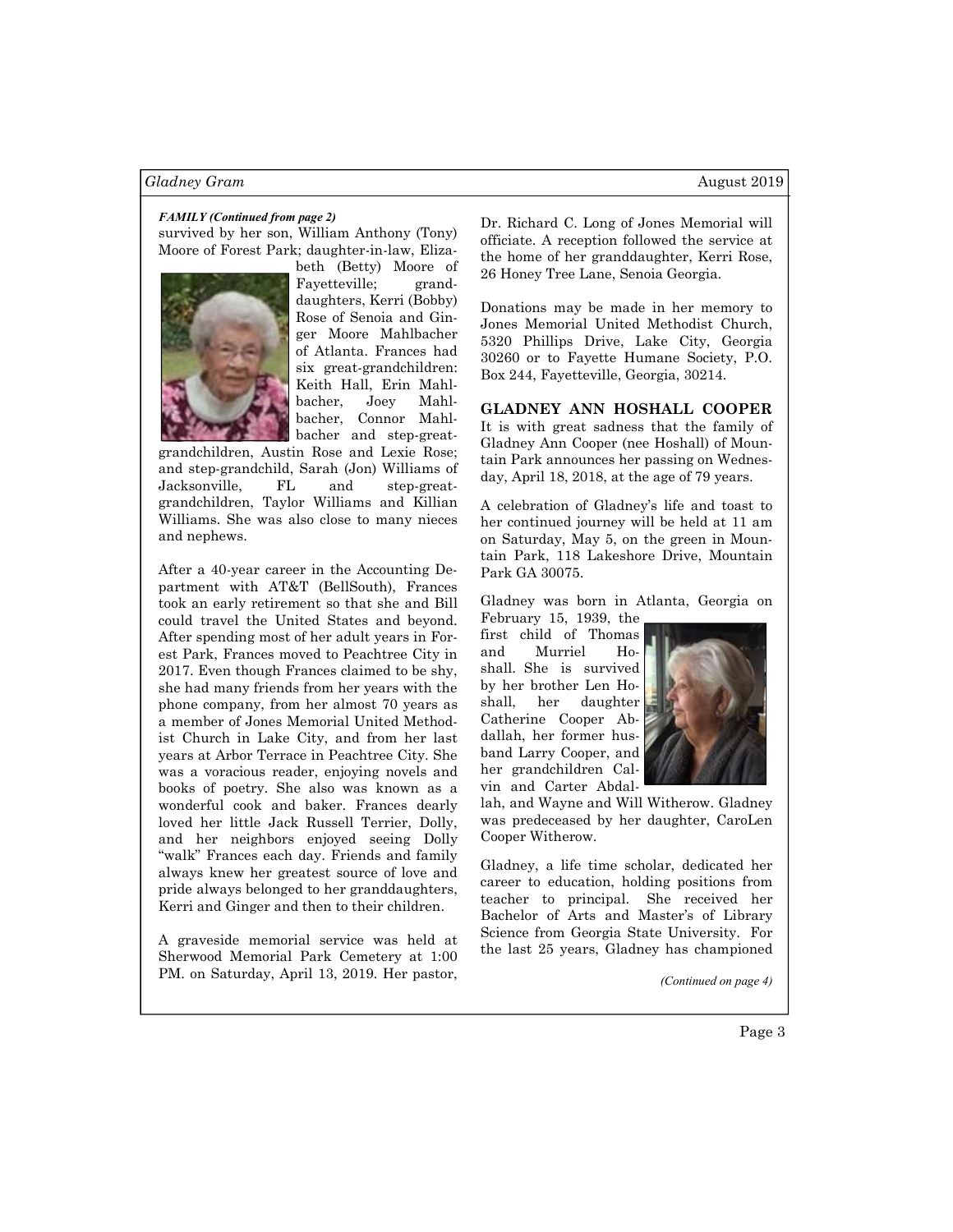### August 2019 Gladney Gram

community service. In addition to being an active member of Mountain Park's City Council and Fire Department, she has served on the Atlanta Regional Commission for the past seven years.

Memorial donations in memory of Gladney may be made to Mountain Park Volunteer Fire & Rescue (770-998-3533, http:// mountainparkgov.com/public-safety/firedepartment).

Medford-Peden Funeral Home - Marietta, is taking care of all arrangements. 770-427- 8447

This statement was submitted by Bettye Bond, July 29, 2006 Charleston, SC Reunion (portion of summary as she stepped down as President of the Gladney Family Association). It shows how much the Gladneys owe to the Hoshall family.

"We looked forward to showing off a small portion of our Arkansas for the 1998 Reunion, we dedicated the grave of Richard Jackson Gladney, son of Richard & Mary Martha Bruce Gladney as both a Mexican War and War Between the States Soldier. We had a total of 13 states represented and 90 "cousins" attending the banquet Saturday evening. The weather was kind to us, it had been well into the 100's for a couple of weeks with no rain, but rain it did and the temperature cooled down to the seasonal temperature.

The dedication of a military service marker for Richard Jackson Gladney, was enhanced by the local Daughters of the Confederacy (UDC) and Sons of Confederate Veterans (SCV) Unit with uniforms and flags as well as an ending gun salute. My husband Gene also dressed in Confederate gray and represented his SCV Camp. The family portrayal, done by family descendants, was meaningful

FAMILY (Continued from page 3) in that each told the story of their ancestor who was the Brother or Sister of Richard Jackson Gladney. How rewarding to be able to find some of the descendants of these members and have them at this dedication. However, we were unaware we had a Gr Granddaughter of Richard Jackson among us until after the entire reunion. Gladney Cooper and I later found that she is from Richard's only son James Shields and Lilly McIntosh Gladney, their daughter Sarah Fitzpatrick Gladney Hoshall, and their son Thomas Leonard Hoshall Jr. Gladney Cooper was kind enough to donate their Bible, which I placed under glass in the Fairfield Archives & History Genealogy Room."

# VIRGINIA LOUISE "GINNY" HANLON

FIELDS, of Northbrook, Illinois, born on February 20, 1954, passed away on August 31, 2013 at the age of 59. She was a devoted and respected educator for over 30

years in special education. Ginny was the beloved wife and best friend for 30 years of Reid; loving mother of Kiel, Parker and Eliot; cherished daughter of the late E. Wallace and late Jacqueline Hanlon; dear sister of Nancy (Steve) Laiosa, Peggy



Hanlon, Maureen (Steve Wood) Hanlon, Rose (Phil) Tentes, Michael (Linda) Hanlon, Barb Hanlon (Jay) Wulf and Gena (Michael) Sciortino; fond daughter-in-law of Peck and Blanche Fields; treasured aunt and friend to many.

A Memorial service was held on Tuesday, 12 Noon at The Chapel, 195 N. Buffalo Grove Rd., Buffalo Grove (1 blk N. of Lake Cook Rd.). Following the service at 2:00 (Continued on page 5)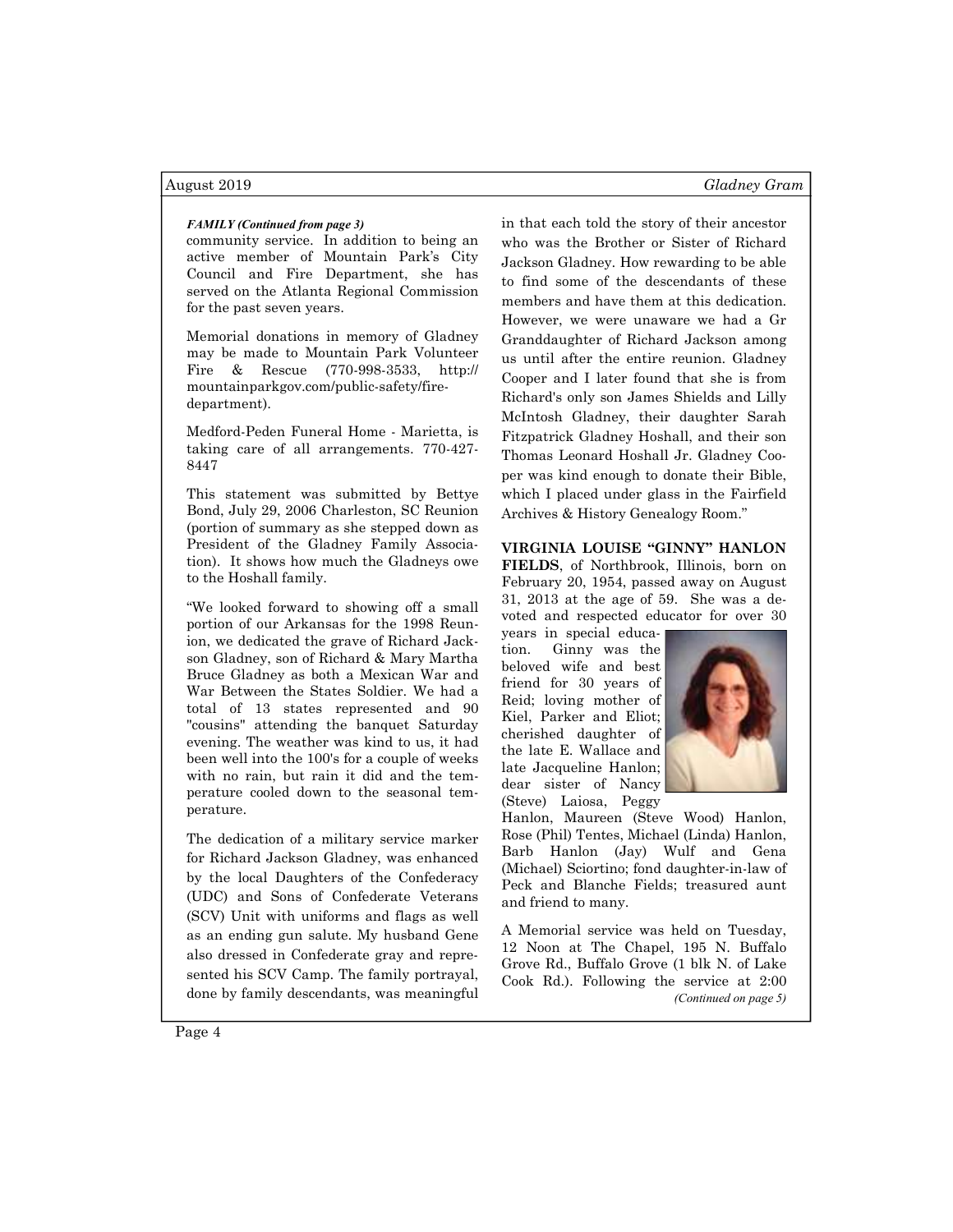## FAMILY (Continued from page 4)

p.m, family and friends met at Marcello's Restaurant, 1911 Cherry Ln., Northbrook, IL 60062.

The Goldman Funeral Group, Irwin Goldman

Editor's Note: I learned of Ginny's passing when her Gladney Gram mail was returned on 5/27/2019. There were no previous returns.

WILLIAM JOHN "WJ" THOMASSON, 91, of Pine Bluff, Arkansas, passed Wednesday, August 1, 2018.

Born October 7, 1926, at the Pansy community, he was a son of the late Willie Thomasson and Mary Gibson Thomasson.

He served in the United States Navy during World War II, and then returned to graduate from Woodlawn High School. In the summer of 1947, he attended Arkansas Tech University and graduated from the University of Arkansas at Monticello in 1950 with a degree in education and psychology.

W.J. was preceded in death by his wife of 45 years, Betty Brown Thomasson; along with five siblings.

Survivors include his daughter, Paula



Thomasson and granddaughter, Meredith Scott of Warrenton, Virginia; his son, Greg Thomasson and wife Cindy of Richmond, Kentucky, and their daughters, Stefanie Riley (Jonathan), Amber Simon (Jesse), and their son, Chris Clark; nieces,

Marylou Bland, Beth Thomasson Polk,

Laura Thomasson King, and Alice Gibson Lindsey; and nephews, Dickie Thomasson, Mitch Powell, and Brian Powell; his nurse, Lana Alford; a dear friend, Wanda Slater; along with his other loving caregivers.

A lifelong tree farmer, his forests were his passion. In 2012, he was named Outstanding Tree Farmer by the Arkansas Forestry Association. He greatly valued his forestry clients and the opportunity to serve them.

W.J. followed a varied career path that included teaching, coaching, and over two decades at International Paper Company, retiring as a purchasing supervisor.

Mr. Thomasson was a Past Master of Mill Creek Masonic Lodge # 178, and at the time of his death was the lodge's oldest living member. He was also a member of Prosperity United Methodist Church and Lakeside United Methodist Church, where he served on the Administrative Board.

He loved being in his beloved woods hunting for deer, turkey, quail, and squirrels, and cheering for his granddaughter Meredith's volleyball endeavors.

Services were held Monday, August 6, 2018, at Fuller Hale-South Funeral Chapel in Pine Bluff with Rev. Fred Arnold and Bro. Charles Wooley officiating. Burial followed with Masonic Rites in Pansy Cemetery.

DEAN HANNAH GLADNEY, 84, wife of Wally Gladney, passed away Tuesday, May 14, 2019. She was born in Nashville, TN and was the daughter of Homer Lee and Stella Mary Clemens Hannah. She was a graduate of East Nashville High School, where she was an active member of their Alumni Association. She graduated from Peabody and Vanderbilt with Masters in

(Continued on page 7)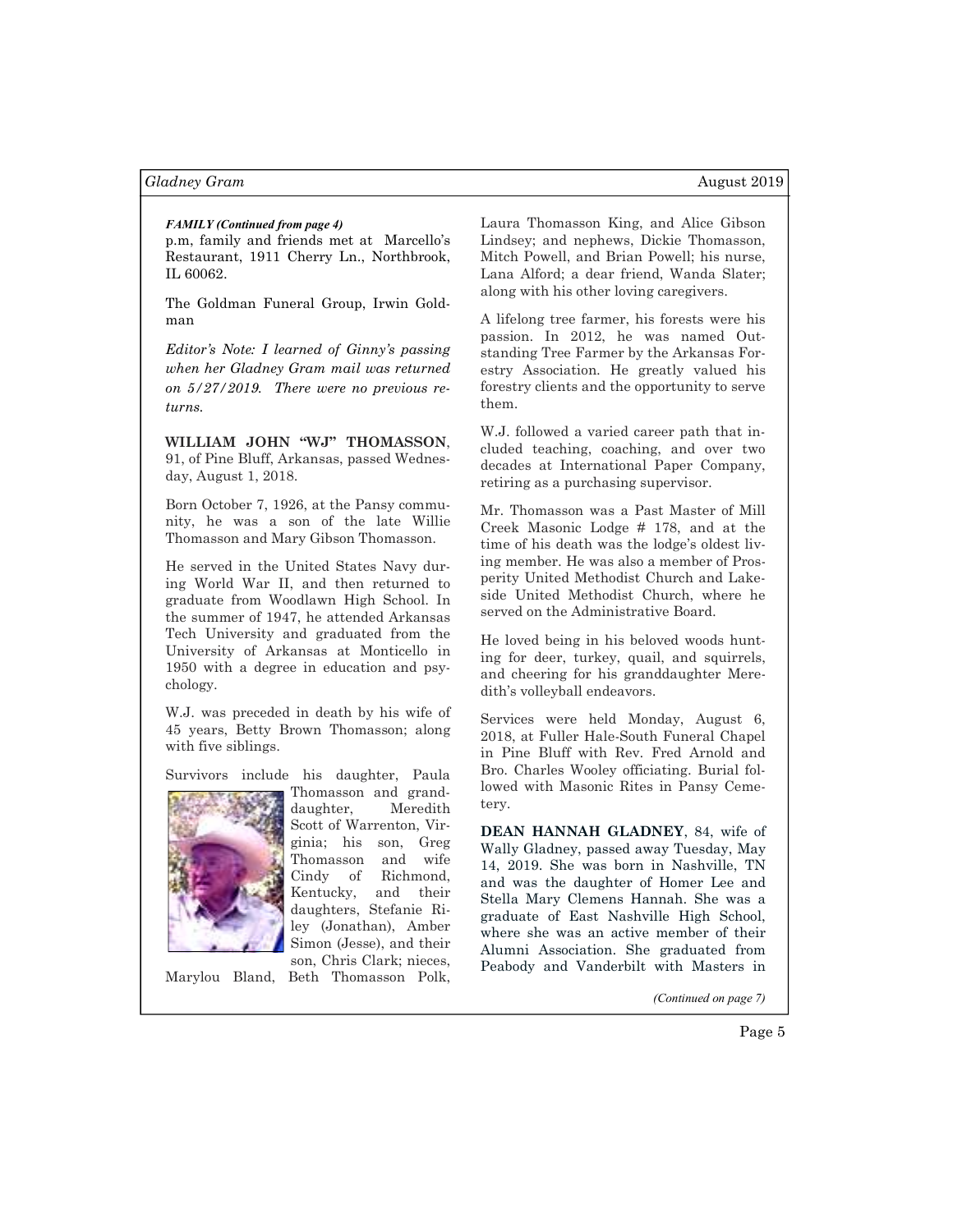# GLADNEYS' IN AMERICA BOARD OF DIRECTORS MEETING MINUTES JULY 27, 2019

The GIA Board Meeting was held July 27, 2019 in the meeting room of Holiday Inn Express in Blythewood, SC at 1300 hours.

### ATTENDEES:

Cathy Newman (GA) Tim Johnson (KY) Judy Whitesell (SC) Terry Burkemper (MO) Dan Pannell (TX) Tonnie Adams (GA) Dan Gladney (GA)

President Dan Pannell opened the meeting with reading of the 2018 Board meeting. Minutes were accepted as written.

### Treasurer Report

President Dan Pannell opened the meeting with reading of the 2018 Board meeting. Minutes were accepted as written.

Treasurer Report - Terry Burkemper presented a written balance sheet dated July 23, 2019. The balance sheet was accepted. Terry reported that an updated balance sheet showing the current weekend expenses and revenues will be distributed via email to the Board Members.

New business notes from Terry reported 21 families have paid dues. Terry also reported that 32 persons were present at the reception Friday evening 26th, but only 16 persons has paid through early reservation. With Terry's follow-up email to Board members, all reservations were paid and in good order.

Terry spoke that she felt that her new home location was interfering with Treasurer duties due to not having immediate access to banking. \*\*note\*\* Very fortunate for us that Terry will remain in her position and on this Board.

Secretary reported filing IRS Form 990 for GIA fiscal year 2017 was completed and acknowledged by IRS.

Old Business- Judy reported expense for "grave markers", those identified by Omega, has not been presented to the Board. Judy and Jim propose to use concrete "pavers". Upon visiting the Cemetery this morning the Board approved the Whitesell's thoughtful suggestion. This expense will be much less than expected. Tonnie made the motion for pavers, it was adopted.

New Business- the Stevenson's picture on the "Appreciation and Honor Memorial" has deteriorated. Tonnie and Cathy have accepted the responsibility to see what needs to be done to correct this issue.

Motion made and adopted to donate \$100 to the Cedars Creek church for use of the fellowship hall. The Camden Historical Society will receive \$75 donation and the Winnsboro Museum will receive \$100 donation.

Cathy reported Gladney Gram expense for 2019 to remain at approximately \$200. One hundred hardcopies are mailed most are emails. About ten percent of those mailed are returned or marked nondelivery.

(Continued on page 10)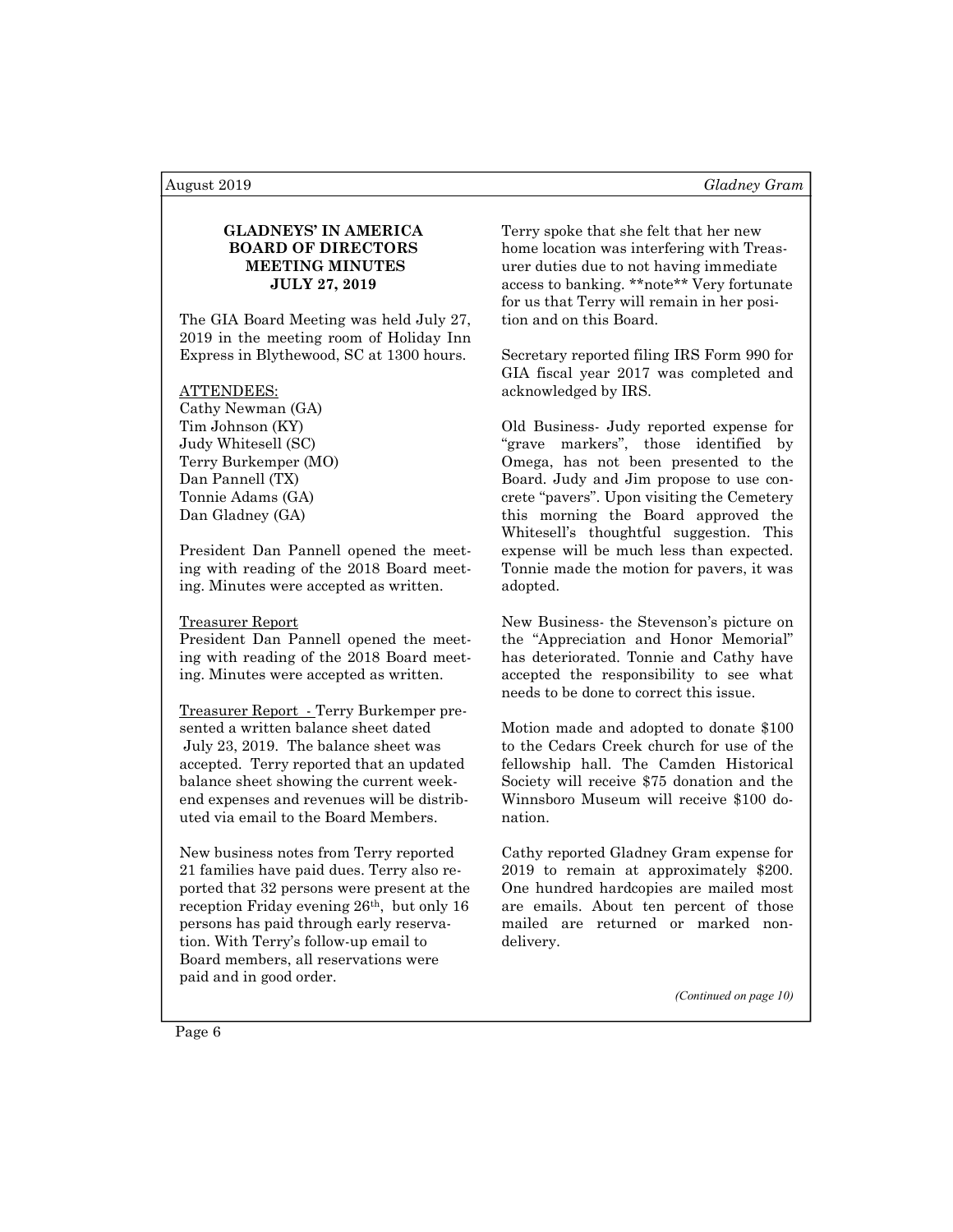## FAMILY (Continued from page 5)

Mathematics and was very proud of her 14 year teaching career in senior high math. She was a partner with her husband for many years at Lexington Tent and Awning, and was a member of Tates Creek Christian Church.

Along with her husband, she is survived by her three daughters, Geneva (Darren)

Myers, Denise (Greg) Hudson, Nancy (Scott) Hiner, and six grandchildren. She was preceded in death by her infant son. Visitation was 4-6 PM Sunday, May 19, 2019 at Kerr Brothers Funeral Home Harrodsburg Road. Services was 2:30 PM Mon-



day, May 20, 2019 at the funeral home. Burial followed in the Lexington Cemetery.

Editor's Note: Each year at the Gladney Family Reunion, we could count on Dean and Wally attending. It wasn't complete without her. She was always positive and a great conversationalist. We loved her and will miss her wit and smile.

BETTY JUNE GLADNEY was born December 4, 1932, daughter of Margaret (Larrick) and Walter Graves. She died peacefully at home on Sunday, June 17, 2018. Betty grew up in rural north Missouri; attended schools in Macon and Columbia; and obtained her Bachelor's degree in Elementary Education from the University of Missouri. She married Wayne Gladney in 1948, and they remained best friends and companions until his death in 2011. After Wayne returned from the Navy, they settled in Columbia.

Betty is survived by her children, their (Continued on page 8)

# **CORRECTION**

The author of "Dear Ancestor", the poem printed in the Spring issue of the Gladney Gram, was not credited. The author is William Butler Palmer. He has an interesting story. I thought you might enjoy it:

Walter Palmer was born 22 Jun 1868 in Prairie Center, LaSalle, Illinois. He was the son of Ephraim Milo Palmer and Sarah Henderson Butler. He married Irena B. Lardin on 25 Sep 1889. A year and a half later, Irena died on May 1891. He married his second wife, Mary Frances White on 11 Dec 1894 in Chicago, Cook, Illinois. They were the parents of two children: Burton White Palmer and Margaret Allison Palmer. He was a family historian, breeder of trotting and show horses, and an accomplished poet. He wrote the poem, "Dear Ancestor", in 1906 while he was visiting the grave of his great grandfather, Ephraim Palmer (160- 1852). He died on 6 Jun 1932 in Ottawa, LaSalle, Illinois.

You never know what will inspire a child or an adult to pursue history and/or genealogy. Explain what you know about your heritage to your children. You just never know…

Thank you, Neil Chandler, for bringing this to my attention.



Page 7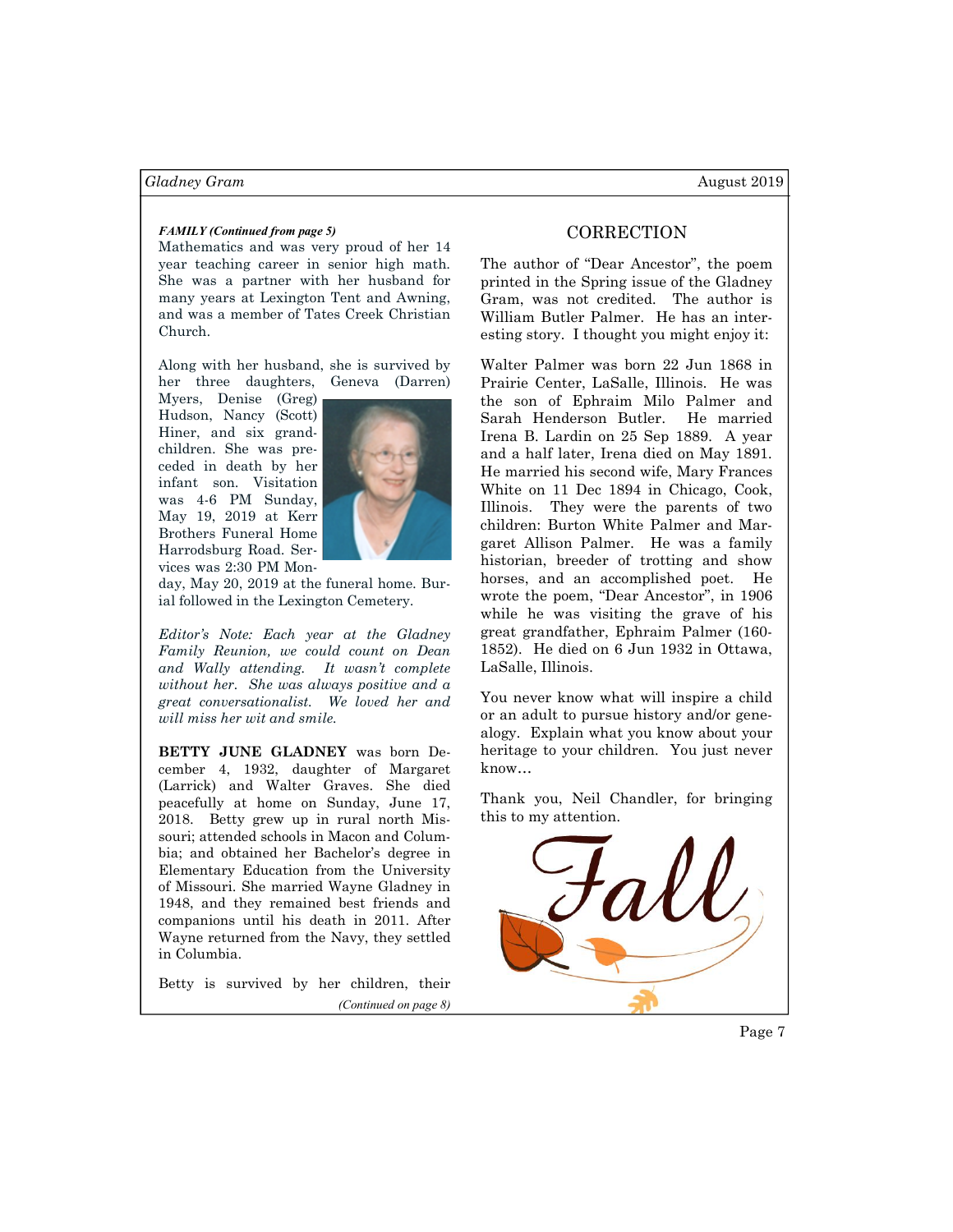spouses and grandchildren, whose stories she shared with everyone: Suzanne Gladney and Alan Lubert, Rebecca and Eddie Fahrendorf; grandchildren: Charlene Graznak and Bobbi Gourley, Elizabeth and Katie Graznak, Sarah and Pat Schloss; and great grandchildren: Sylvia Graznak, and Mary, Patrick, Joseph, John, Ruth, Jacob, Peter, Martha June and Simon Schloss.

Betty died peacefully at home in Columbia, on Sunday, June 17, 2018. She loved to recount stories from her life and travels and now her family and friends hold those memories in their hearts. We will be forever grateful for the loving and accepting family our mother and father created.

Submitted by Betty's daughter, Suzanne Gladney on February 17, 2018.

Addendum by Suzanne Gladney dated 2/18/2019: The listing of names is correct, but missing one new addition. Baby Ellowyn Graznak was born February 10, 2019.

Thanks for the friendship over the years. Mom and dad enjoyed attending the Gladney reunions, working in the cemeteries and hosting traveling Gladneys when they passed through Missouri.

## September 2, 2019

Labor Day was created by the labor movement in the late 19th century and became a holiday in 1894. Labor Day is now known as the Official End Of Summer.



# FAMILY UPDATES (Continued from page 7) 2019 GLADNEY REUNION RECAP WINNSBORO, SC (BLYTHEWOOD) JULY 26-28, 2019

HOSTED BY: Dan Pannell ASSISTED BY: Judy Whitesell and Hope Gregg Spillane

Jimmy and I arrived in Blythewood at around 4pmon Thursday, July 25. We stopped to have dinner at the Mexican Restaurant next door to the Holiday Inn Express on Creech Rd.

### Friday, July 26, 2019

We got an early start and headed to Columbia, SC. Someone had told us that we should go see the canal that the indentured Irish had build in the 1800's. So, off we went.

The canal is located along the Broad and Congaree Rivers which allowed boat traffic to go around the rocks were glaciers traveled and continue up the river. After the railroad came, the canal was no longer used for boats. It was not used to create electricity for the city. The old brick electric house is still standing near the b ridge. The web site says that the building is open to the public but, we were not allowed to go inside. The turbine was not working and there was no water in the canal. But, the sheer size of the canal is amazing.

There is a tall column of South Carolina granite stones in the middle of a brick patio near the caretakers' brick cabin. The Columbia Canal was build by indentured servants between 1820 and 1824. They were brought to South Carolina in bondage and made to earn their freedom (Continued on page 9)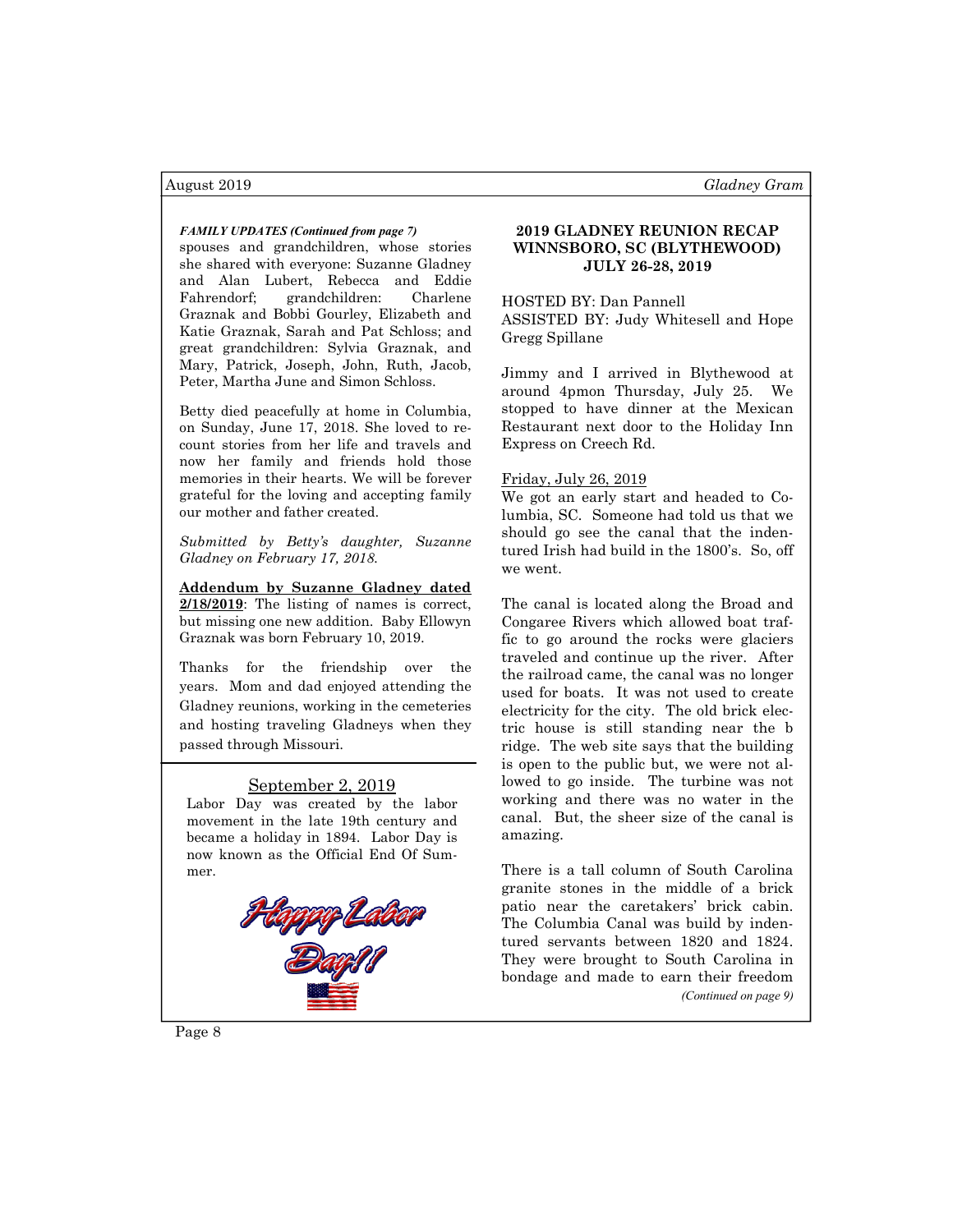# REUNION RECAP (Continued from page 8) John and Lucy Byce

by digging the canal. Many passed away due to disease and the extremely hot, humid conditions that were new to them. They were buried right where they fell, in the embankments. Plaques have been erected to tell their stories.

The plaque on the Irish Memorial at the canal reads:

"In Memory of the Irish Who Built the Canal "They were indentured to The River they linked." Ar Dheis De GO Raibh Anamacha Na Marbh May they be at the right hand of God. Erected 2008 Ancient Order of Hibernians"

You can read more about he park and the canal at discoversouthcarolina.com.

After our trip to Columbia, we visited with Buddy Stevenson for a couple of hours. He wanted to join us for the banquet on Saturday but, he was feeling under the weather. We hope you feel better, Buddy.

Friday evening, we joined all of our cousins in a conference room at the Holiday Inn Express. Judy Whitesell and her family had prepared a variety of delicious snacks including sandwiches, salads, fruit, and cookies. Tim Johnson and Timmie Johnson were there with their computers to update family information in the database. Unfortunately, there was a computer problem and they were unable to do so. Those who attended on Friday evening were:

Dan and Judy Gladney Dan Pannell Terry and Gene Burkemper Judy and Jim Whitesell Tonnie Adams

Sharon Gunn Waldon Del Thomson Sabean Hope Gregg Spillane Lucretia Lomax Alvarez Larry Ivens Virginia Ivens Bronwyn Henley (Virginia's caretaker) Wally Gladney and Friend Tim Johnson Timmie Johnson Ray Hunt and Guest Hal and Darlene Gladney with Baxter and Shyla Gladney Joshua and Kristy Gladney with Conor and Harper Gladney Cathy and Jimmy Newman

## Saturday, July 27, 2019

We all met for breakfast in the motel. We then traveled by caravan to the Gladney Cemetery. The tombstones looked clean and white which has lasted two years since we met for a "Cleaning Party" in 2017. They will probably need another cleaning in about four more years (2023). Is it too early to reserve the date on our calendars?

Jim and Judy Whitesell did a great job cutting the grass and killing the fire ants. The temporary markers for the unknown graves were beginning to disintegrate when we last met in Winnsboro in 2017. The board had voted to purchase markers for this purpose that would allow a lawnmower to roll over them with no damage to the marker or the mower. Jim ad Judy looked at several other options in order to avoid the expense of the approved ones. Jim made some that looked great but, they didn't work out as planned. Then, Jim hit on a great idea. He bought a few (Continued on page 11)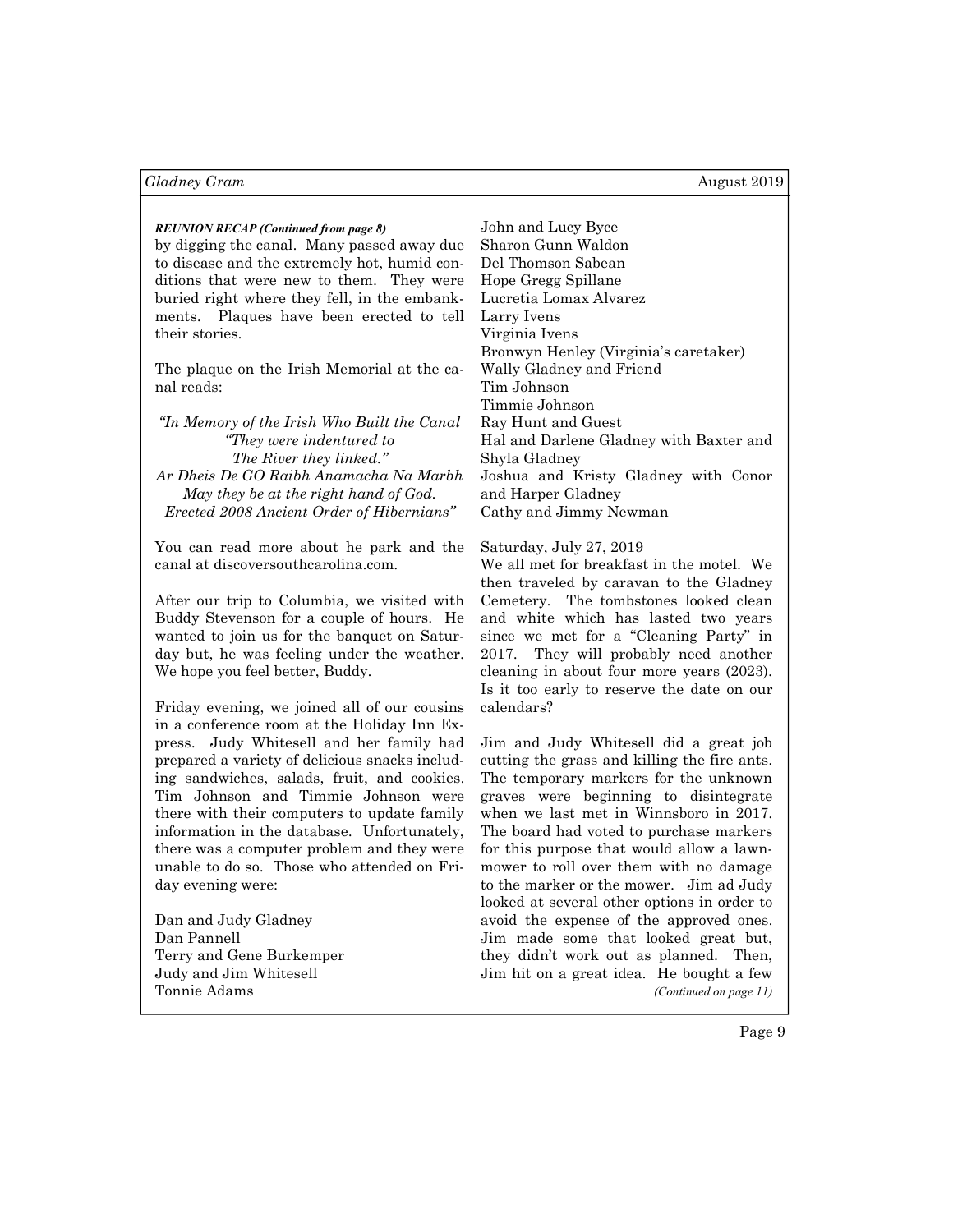Tonnie Adams accepted his nomination for three year Director, term ending 2022.

Janice requested the Board not to nominate her for GIA President in 2020. Janice accepted a 3 year Director for period 2020-2022.

Meeting adjourned 2:15pm.

……inclusion to minutes as requested by Judy Whitesell -

I agree with Terry's treasurer's report however I would appreciate it if in the minutes it reflects that Jim and I chose to donate the payment for our cemetery services back to the family association. Terry did not write me a check and I did not give her a check as a donation. As I said during the meeting there may come a time when we we'll need the payment but not now.

Respectfully Submitted, Dan Gladney Secretary

## BIG BLUE BOOK (Continued from page 1)

plus \$9.95 postage. The lead time on the hard back books is approximately four weeks.

If you are interested in a soft bound book, they are now available. However, the binding machine has a height limit and the soft bound book would be in two separately bound sections. The cost is only \$12.00 less than the hard bound book at \$135.00 plus \$9.95 postage. The

MINUTES (Continued from page 6) lead time on the two sections of the soft bound book is approximately two weeks

> There is a 40% discount if you order five or more copies of the book. The entire order must be either hard bound or soft bound. They cannot be mixed. You may want to order along with your siblings or cousins. You also may want to consider purchasing a book for donation to your local public library, historical society or genealogy group. The donation may be tax deductible, contact your tax professional.

 Again, contact the book company directly and ask for the "Gladneys In America" book and specify whether you are ordering the hard bound or soft bound version.

Higginson Book Company 148 Washington Street Salem, MA 09170

Phone: 978-745-7170 Fax: 978-745-8025

Email:robert.murphy1945@yahoo.com Hours: 12 noon until 4:00pm eastern time, Monday through Friday

NOTE: Occasionally, while doing my almost daily ordering from Amazon, I find the Big Blue Book for sale. At this posting, the hard bound book is posted on Amazon for \$99.00 plus \$3.99 shipping. There is no photo but, the description is that it is 1248 pages and is the update of "Gladneys in America" genealogy. The price varies with each listing. The books that I have seen listed look almost new and barely used.

As most ladies know it doesn't hurt to look!!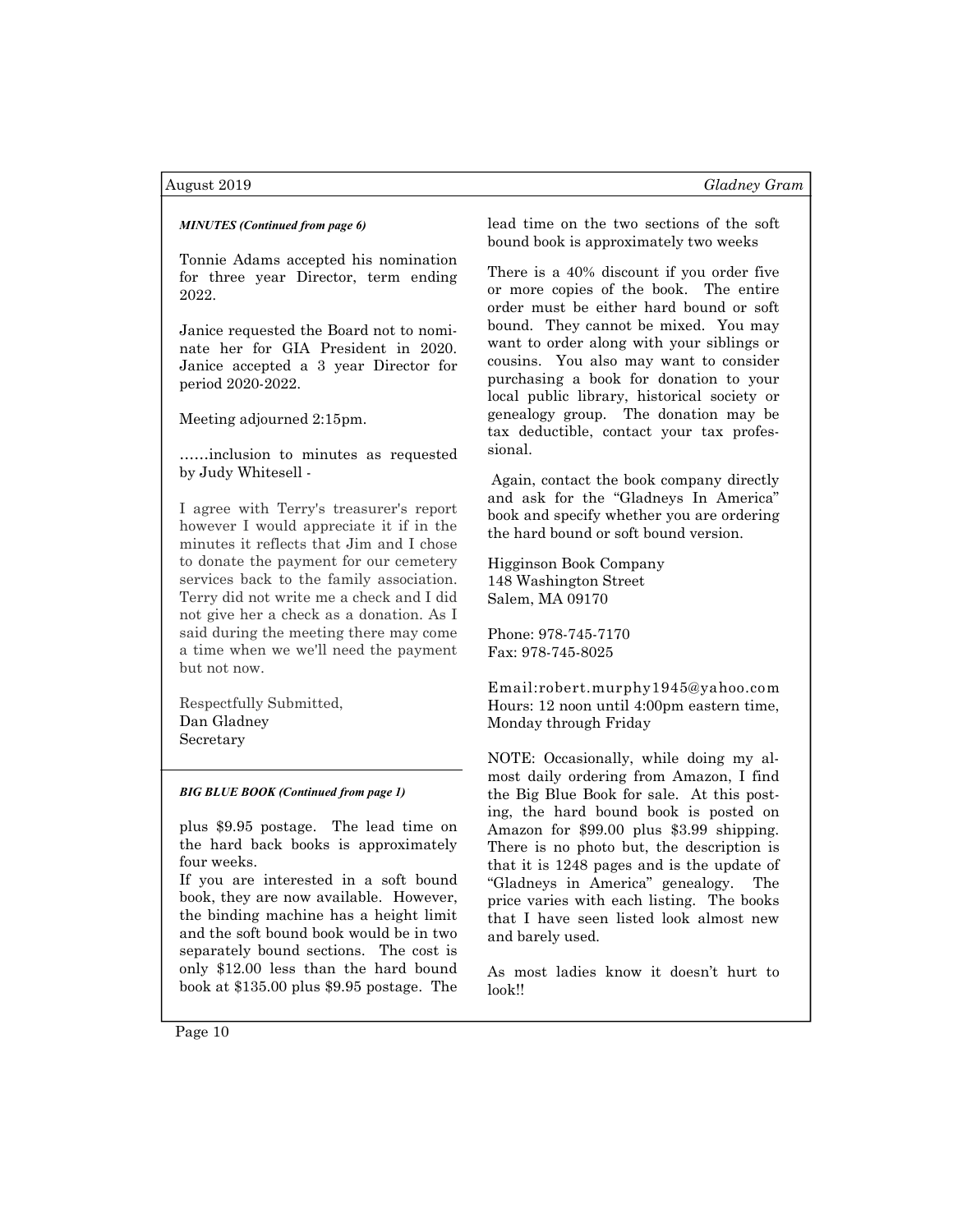concrete pavers in different sized and buried them so that they were even with the ground. The lawnmower easily rolls over them and they are permanent. He used the smaller sized paver for the unknown grave of a child and the full sized paver for an adult. The total cost would be less than \$50. And, they look great.

We noticed that the photo on the memorial stone for Mrs. Mildred Gladney and Mr. and Mrs. Ed Stevenson is holding up great but, the photo of Mr. and Mrs. Stevenson has faded and is entirely white. Tonnie Adams and Cathy Newman volunteered to get the photo replaced on the stone.

The caravan proceeded to visit the Old Rock Church, The Old Stone House (built by Samuel Gladney in 1784 as a parsonage for the Lebanon Presbyterian Church aka the Old Rock Church) built on a 1768 royal land grant, and the Old Brick Church.

We met back at the motel for the officer's meeting. Present for the meeting were:

Dan Pannell-President (TX), Janice Sakash (via phone during illness)-VP (SC), Dan Gladney-Secretary (GA), Terry Burkemper-Treasurer (MO), Tonnie Adams-One Year Director (GA), Tim Johnson-Two Year Director (KY), Judy Whitesell-Three Year Director (SC), and Cathy Newman-Gladney Gram Editor (GA).

At 6:15pm, we left to go to the Cedar Creek Baptist Church for the banquet. Jim and Judy Whitesell and their family prepared a Low County Boil, Ham slices, Green Beans, Corn, and Sausages along with a variety of desserts including Peach

REUNION RECAP (Continued from page 9) Cobbler a la Mode and Chocolate Peanut Butter Pie.

> During the meal, we were RUDELY and LOUDLY interrupted by two of His Majesty's Troops looking for Patriots. They stole some of our "rations" right from our plates! But, they spared our lives and did not torch the church. They shared their knowledge on our Gladney ancestors, ate dinner, and left for the nearest tavern with drinks and wenches. We thank Hope Gregg Spillane for the surprise visit.

### Sunday, July 28, 2019

A few of the remaining cousins gathered poolside to say goodbye and pray for a safe trip home for all. Those attending were:

Dan Pannell Dan and Judy Gladney Terry and Gene Burkemper Judy and Jim Whitesell John and Lucy Byce Tonnie Adams Lucretia Lomax Alvarez Hope Gregg Spillane Del Thomsen Sabean Sharon Waldon Cathy and Jimmy Newman

Plan now to join us in Fort Worth, Texas as Dan Pannell hosts in his home town. The dates are July 24-26, 2020. Please make plans now to attend. Dan has already been making plans. Motel info is on page 13 of this Gladney Gram.

All previous Association Presidents are invited and encouraged to attend all Business Meetings. We hope to see all previous Presidents at the 2020 reunion in Fort Worth.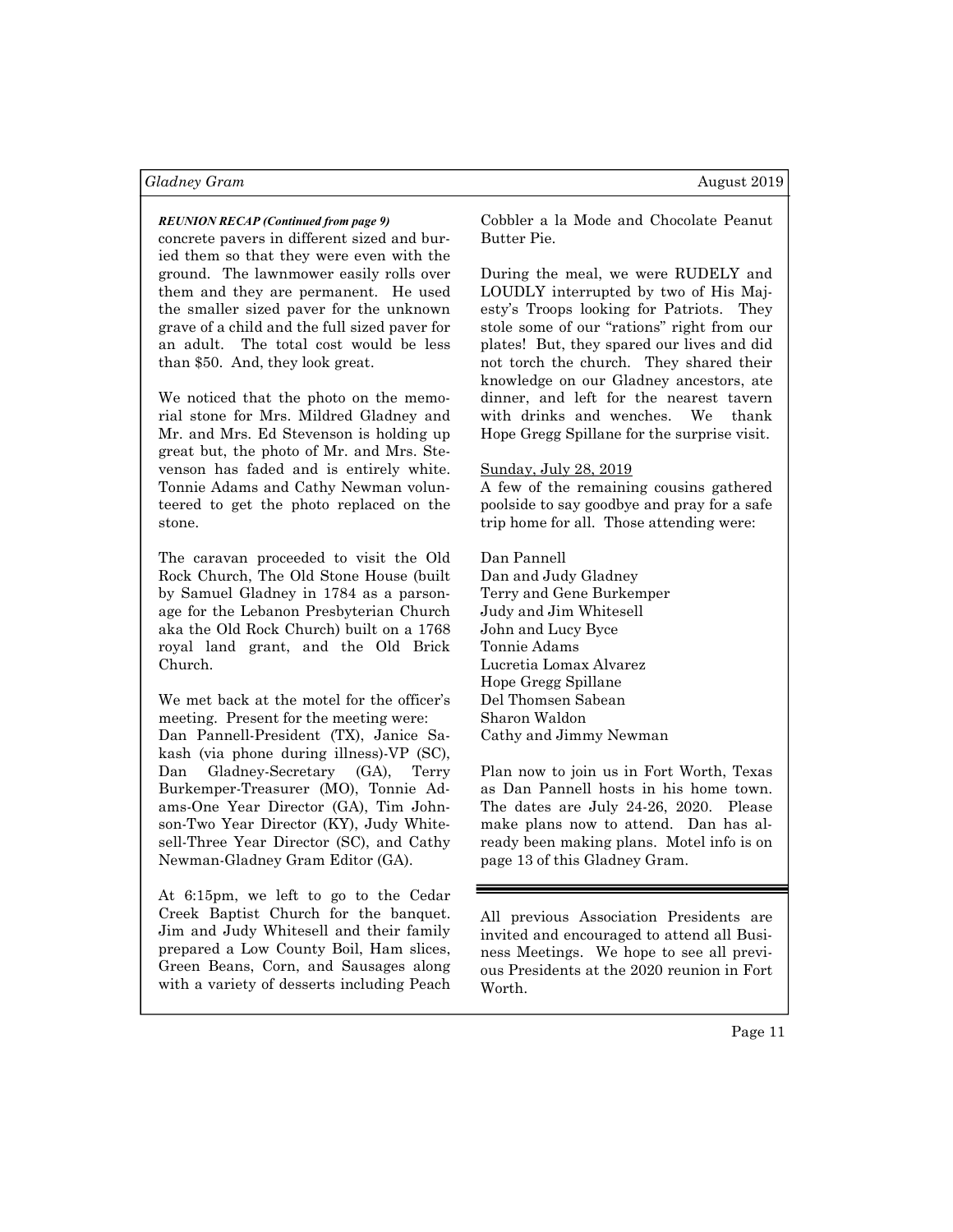# GLADNEYS IN AMERICA FAMILY ASSOCIATION BOARD OF DIRECTORS 2019-2020

Dan Pannell—President (TX) Janice Sakash—Vice President (SC) Dan Gladney—Secretary (GA) Terry Burkemper—Treasurer (MO) Wally Gladney—Historian (KY) Database Mgr.—Tim Johnson (KY) Gladney Gram Ed.—Cathy Newman (GA) Three Year Director—Tonnie Adams Two Year Director—Judy Whitesell One Year Director—Tim Johnson

Gladney Family Association Dues are payable in July each year. Dues are \$15 per Gladney descendant and his/her household. Dues are used to maintain the Gladney Cemetery in Winnsboro as well as to communicate with our cousins via the Gladney Gram newsletter (printing and mailing).

All payments should be sent to our Treasurer:

Terry Burkemper 290 Gnade Road Elsberry, MO 63343 Email: genterburk@gmail.com



# HISTORY OF LABOR DAY

On September 2, 2019, the US Department of Labor celebrates and honors the greatest workers in the world, the American worker. Labor Day 2019 is the 125th anniversary of Labor Day being celebrated as a national holiday.

The first governmental recognition came through municipal ordinances passed in 1885 and 1886.

# DONATIONS APPRECIATED

Hello to everyone and I hope you have had a good summer.

On behalf of the Gladneys In America, I would like to thank all who sent in dues and donations. It is greatly appreciated.

Our money goes to maintain the Gladney Cemetery in South Carolina. Two years ago, we did a major cleaning of the tombstones and we were thrilled to see them this year. They looked great. No mold or lichens have shown up on them. The hard work was well worth it. With the low humidity and comfortable temperatures, it was a wonderful time to be there. We just couldn't get over how they sparkled!

Thanks for the muscle power and the donations to accomplish this.

We hope to see you in Fort Worth, Texas next year.

Terry Burkemper, Secretary 290 Gnade Road Elsberry, MO 63343 Email: genterburk@gmail.com

Page 12

August 2019 **Gladney Gram**